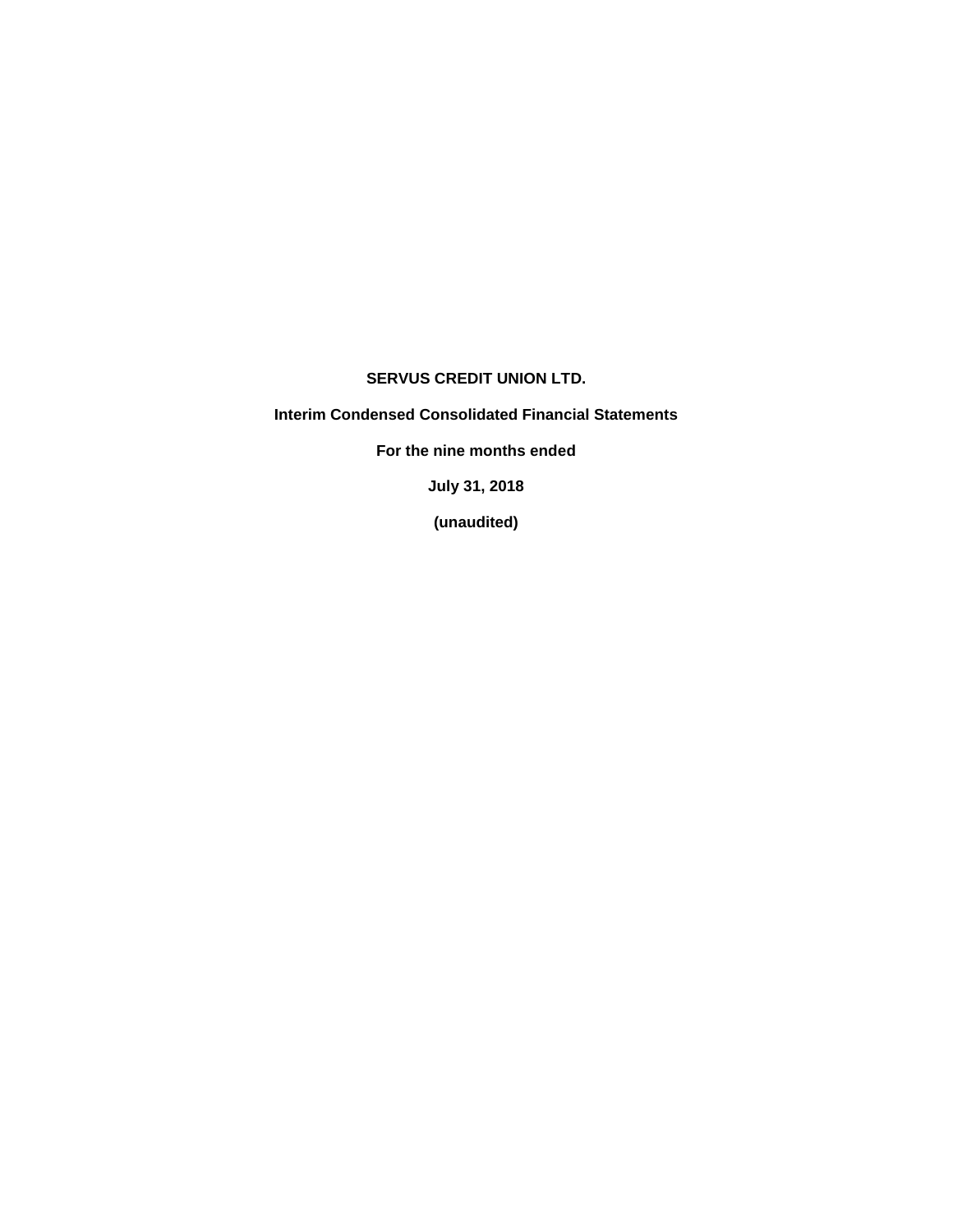# **SERVUS CREDIT UNION LTD. Interim Condensed Consolidated Financial Statements** (unaudited)

| Notes to the Interim Condensed Consolidated Financial Statements |  |  |  |  |  |  |  |  |  |  |
|------------------------------------------------------------------|--|--|--|--|--|--|--|--|--|--|
|                                                                  |  |  |  |  |  |  |  |  |  |  |
|                                                                  |  |  |  |  |  |  |  |  |  |  |
|                                                                  |  |  |  |  |  |  |  |  |  |  |
|                                                                  |  |  |  |  |  |  |  |  |  |  |
|                                                                  |  |  |  |  |  |  |  |  |  |  |
|                                                                  |  |  |  |  |  |  |  |  |  |  |
|                                                                  |  |  |  |  |  |  |  |  |  |  |
|                                                                  |  |  |  |  |  |  |  |  |  |  |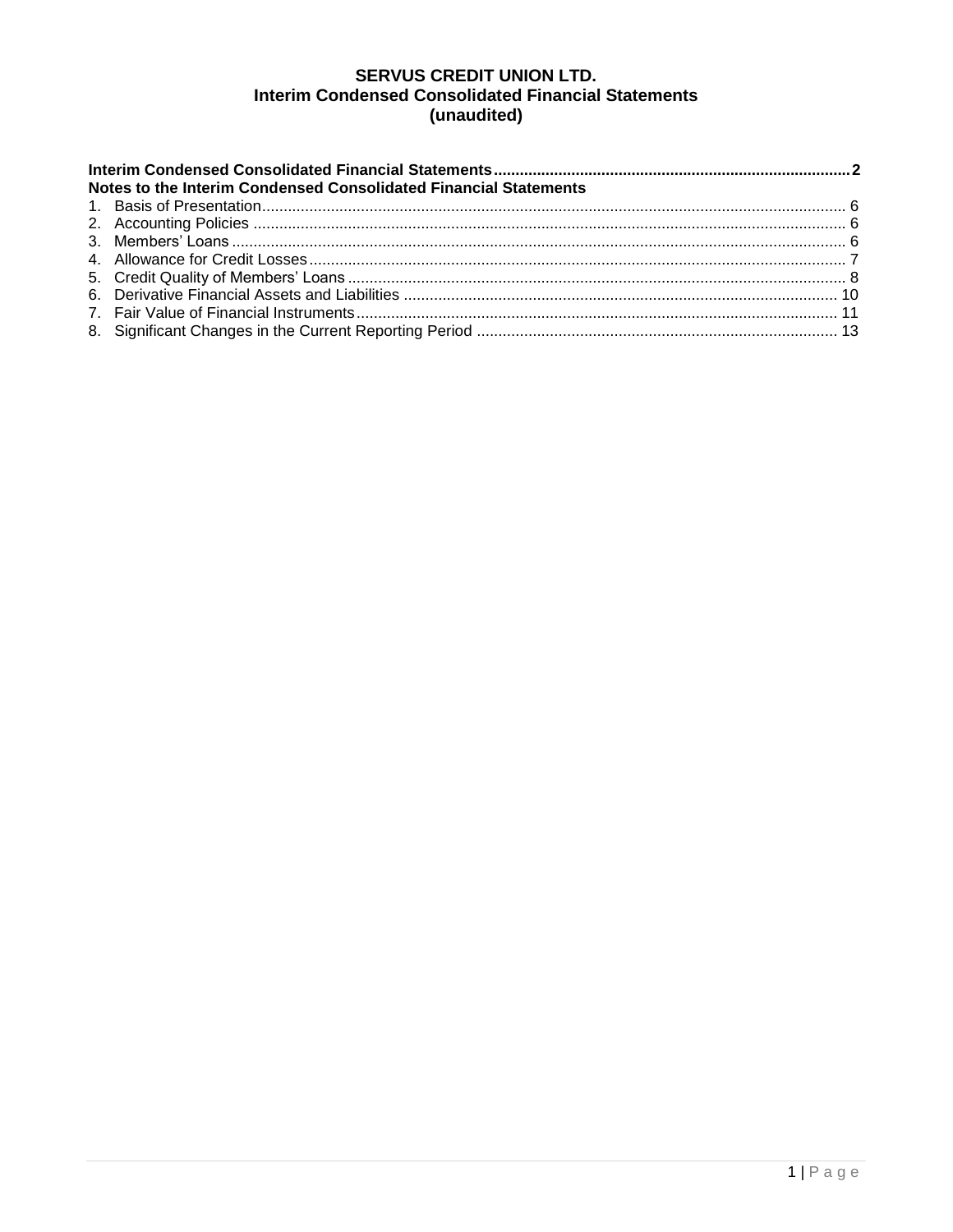## **SERVUS CREDIT UNION LTD. Interim Condensed Consolidated Statement of Financial Position (Canadian \$ thousands) (unaudited)**

|                                               | <b>Notes</b> | July 31<br>2018                         | October 31<br>2017 |
|-----------------------------------------------|--------------|-----------------------------------------|--------------------|
|                                               |              |                                         |                    |
| <b>Assets</b>                                 |              |                                         |                    |
| Cash and cash equivalents                     | \$           | 93,606<br>\$                            | 104,118            |
| Investments                                   |              | 1,401,806                               | 1,181,454          |
| Members' loans                                | 3            | 14, 184, 107                            | 13,675,636         |
| Assets held for sale                          |              | 7,269                                   | 9,024              |
| Other assets                                  |              | 27,633                                  | 18,256             |
| Property and equipment                        |              | 144,302                                 | 147,127            |
| Investment property                           |              | 5,278                                   | 7,169              |
| Derivative financial assets                   | 6            | 10,252                                  | 31,695             |
| Investment in associate                       |              | 183,384                                 | 172,900            |
| Intangible assets                             |              | 67,362                                  | 43,078             |
| Deferred income tax assets                    |              | 133                                     |                    |
| <b>Total assets</b>                           |              | 16,125,132                              | 15,390,457         |
|                                               |              |                                         |                    |
| Liabilities                                   |              |                                         |                    |
| <b>Borrowings</b>                             |              | 250,000                                 | 100,000            |
| Secured borrowings                            |              | 1,385,475                               | 1,093,288          |
| Members' deposits                             |              | 12,759,296                              | 12,560,063         |
| Trade payables and other liabilities          |              | 191,509                                 | 173,565            |
| Income taxes payable                          |              | 6,962                                   | 894                |
| Derivative financial liabilities              | 6            | 16,514                                  | 13,006             |
| Investment shares                             |              | 429                                     | 415                |
| Defined benefit plans                         |              | 7,266                                   | 7,219              |
| Deferred income tax liabilities               |              | 21,034                                  | 17,894             |
| <b>Total liabilities</b>                      |              | 14,638,485                              | 13,966,344         |
|                                               |              |                                         |                    |
| <b>Equity</b>                                 |              |                                         |                    |
| Share capital                                 |              | 646,047                                 | 659,599            |
| Retained earnings                             |              | 831,267                                 | 763,636            |
| Accumulated other comprehensive income (loss) |              | 8,345                                   | (144)              |
| Total equity attributable to members          |              |                                         |                    |
| of the Credit Union                           |              | 1,485,659                               | 1,423,091          |
| Non-controlling interest                      |              | 988                                     | 1,022              |
| <b>Total equity</b>                           |              | 1,486,647                               | 1,424,113          |
| <b>Total liabilities and equity</b>           | \$           | $\boldsymbol{\mathsf{S}}$<br>16,125,132 | 15,390,457         |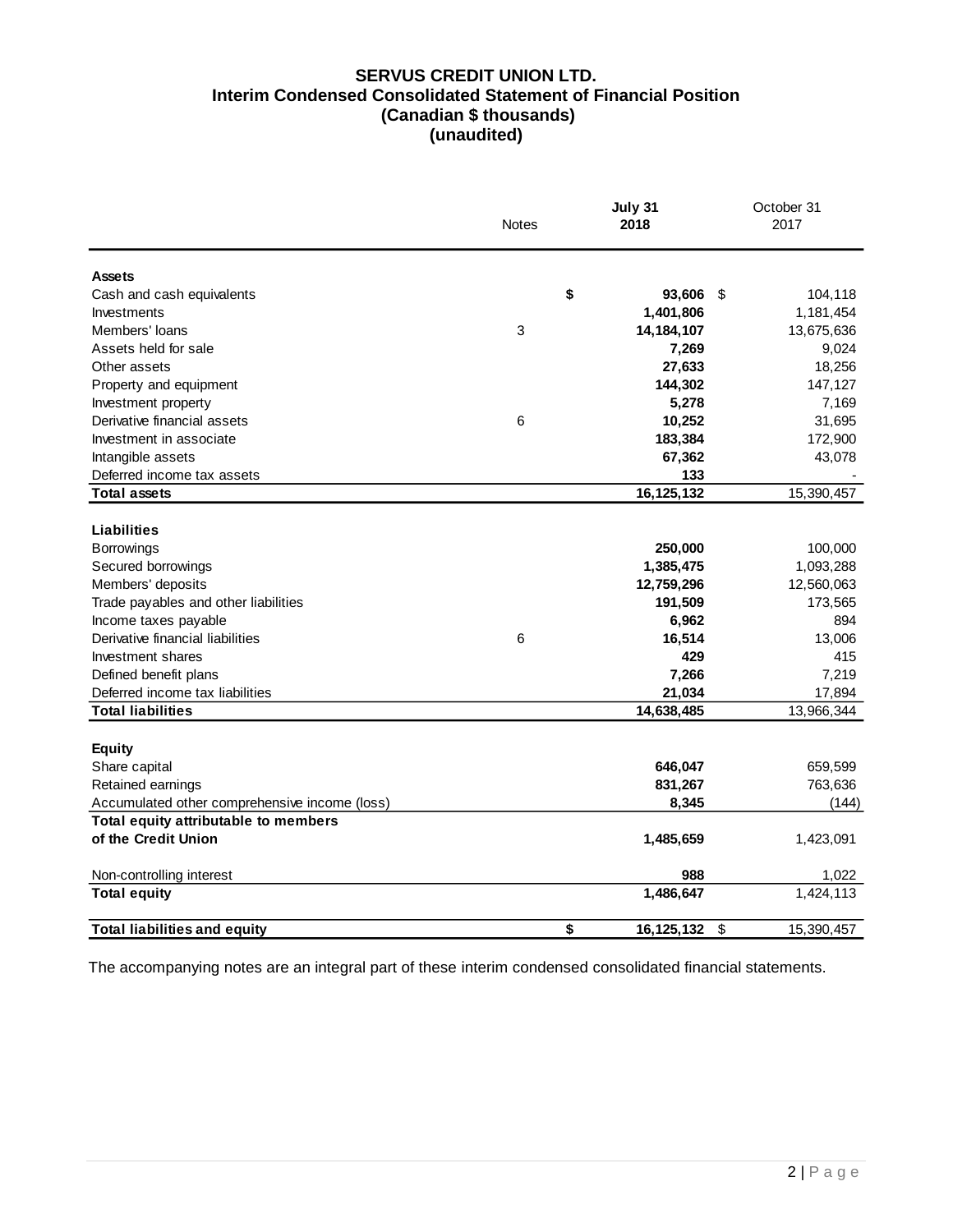#### **SERVUS CREDIT UNION LTD. Interim Condensed Consolidated Statement of Income and Comprehensive Income (Canadian \$ thousands) (unaudited)**

|                                                                                                                                          | Three months<br>ended<br>July 31<br>2018 | Three months<br>ended<br>July 31<br>2017 |                 | Nine months<br>ended<br>July 31<br>2018 | Nine months<br>ended<br>July 31<br>2017 |
|------------------------------------------------------------------------------------------------------------------------------------------|------------------------------------------|------------------------------------------|-----------------|-----------------------------------------|-----------------------------------------|
| <b>Notes</b>                                                                                                                             |                                          |                                          |                 |                                         |                                         |
| Interest income<br>Members' loans                                                                                                        | \$<br>138,673 \$                         |                                          | 118,031 \$      | 395,782 \$                              | 349,254                                 |
| Investments                                                                                                                              | 4,782                                    |                                          | (2,788)         | 11,277                                  | 2,645                                   |
| <b>Total interest income</b>                                                                                                             | 143,455                                  |                                          | 115,243         | 407,059                                 | 351,899                                 |
| Interest expense                                                                                                                         |                                          |                                          |                 |                                         |                                         |
| Members' deposits                                                                                                                        | 35,171                                   |                                          | 25,526          | 96,747                                  | 76,203                                  |
| Other interest expense                                                                                                                   | 8,137                                    |                                          | 4,454           | 21,448                                  | 13,431                                  |
| <b>Total interest expense</b>                                                                                                            | 43,308                                   |                                          | 29,980          | 118,195                                 | 89,634                                  |
|                                                                                                                                          |                                          |                                          |                 |                                         |                                         |
| Net interest income                                                                                                                      | 100,147                                  |                                          | 85,263          | 288,864                                 | 262,265                                 |
| Other income                                                                                                                             | 32,553                                   |                                          | 25,078          | 85,015                                  | 74,383                                  |
| Share of profits from associate                                                                                                          | 1,404                                    |                                          | 891             | 6,220                                   | 7,237                                   |
| Net interest income and other income                                                                                                     | 134,104                                  |                                          | 111,232         | 380,099                                 | 343,885                                 |
| $\overline{\mathbf{A}}$<br>Provision for credit losses                                                                                   | 7,313                                    |                                          | 4,272           | 17,764                                  | 12,819                                  |
| Net interest income after                                                                                                                |                                          |                                          |                 |                                         |                                         |
| provision for credit losses                                                                                                              | 126,791                                  |                                          | 106,960         | 362,335                                 | 331,066                                 |
|                                                                                                                                          |                                          |                                          |                 |                                         |                                         |
| <b>Operating expenses</b><br>Personnel                                                                                                   | 48,034                                   |                                          | 51,139          | 147,258                                 | 143.473                                 |
| General                                                                                                                                  | 19,808                                   |                                          | 12,750          | 52,193                                  | 35.162                                  |
| Occupancy                                                                                                                                | 5,285                                    |                                          | 5,099           | 15,448                                  | 15,454                                  |
| Member security                                                                                                                          | 3,426                                    |                                          | 3,244           | 10,311                                  | 9,967                                   |
| Depreciation                                                                                                                             | 3,151                                    |                                          | 3,451           | 9,698                                   | 10,476                                  |
| Organization                                                                                                                             | 1,397                                    |                                          | 1,353           | 3,311                                   | 3,733                                   |
| Impairment of assets                                                                                                                     | 199                                      |                                          | 348             | 575                                     | 969                                     |
| Amortization                                                                                                                             | 2,481                                    |                                          | 1,612           | 6,631                                   | 4,860                                   |
| <b>Total operating expenses</b>                                                                                                          | 83,781                                   |                                          | 78,996          | 245,425                                 | 224,094                                 |
|                                                                                                                                          |                                          |                                          |                 |                                         |                                         |
| Income before patronage allocation                                                                                                       |                                          |                                          |                 |                                         |                                         |
| to members and income taxes                                                                                                              | 43,010                                   |                                          | 27,964          | 116,910                                 | 106,972                                 |
|                                                                                                                                          | 8,002                                    |                                          | 6,993           |                                         |                                         |
| Patronage allocation to members<br>Income before income taxes                                                                            | 35,008                                   |                                          | 20,971          | 23,916<br>92,994                        | 20,981<br>85,991                        |
|                                                                                                                                          |                                          |                                          |                 |                                         |                                         |
| Income taxes                                                                                                                             | 9,740                                    |                                          | 6,203           | 25,397                                  | 23,059                                  |
| Net income                                                                                                                               | \$<br>25,268                             | \$                                       | 14,768          | \$<br>67,597                            | \$<br>62,932                            |
|                                                                                                                                          |                                          |                                          |                 |                                         |                                         |
| Other comprehensive income (loss)<br>Total comprehensive income                                                                          | \$<br>1,035<br>26,303                    | \$                                       | (719)<br>14,049 | \$<br>8,489<br>76,086                   | \$<br>(767)<br>62,165                   |
| Other comprehensive income (loss) for the period, net of tax:                                                                            |                                          |                                          |                 |                                         |                                         |
| Share of other comprehensive income (loss) from associate                                                                                |                                          |                                          |                 |                                         |                                         |
| Actuarial (loss) gain on defined benefit pension plans <sup>(1)</sup>                                                                    |                                          |                                          |                 | (108)                                   | 23                                      |
| (net of income tax (recovery) expense of \$(40), 2017 - \$8)<br>Unrealized gain (loss) and reclassification adjustments on available for | 1,035                                    |                                          | (719)           | 8,597                                   | (790)                                   |
| sale securities (net of income tax expense (recovery) of \$3,179, 2017 - \$(284) <sup>(2)</sup>                                          |                                          |                                          |                 |                                         |                                         |
| Total other comprehensive income (loss)                                                                                                  | \$<br>1,035                              | \$                                       | $(719)$ \$      | 8,489                                   | \$<br>(767)                             |
|                                                                                                                                          |                                          |                                          |                 |                                         |                                         |
| Total comprehensive income                                                                                                               |                                          |                                          |                 |                                         |                                         |
| Comprehensive income attributable to members                                                                                             | 26,309                                   |                                          | 14,051          | 76,120                                  | 62,160                                  |
| Comprehensive (loss) income attributable to non-controlling interest                                                                     | (6)                                      |                                          | (2)             | (34)                                    | 5                                       |
| Total comprehensive income                                                                                                               | \$<br>26,303                             | \$                                       | 14,049          | \$<br>76,086                            | \$<br>62,165                            |

*(1) The actuarial gains/losses will not be reclassified to profit or loss at a future date.*

*(2) These items may be reclassed to profit or loss at a future date.*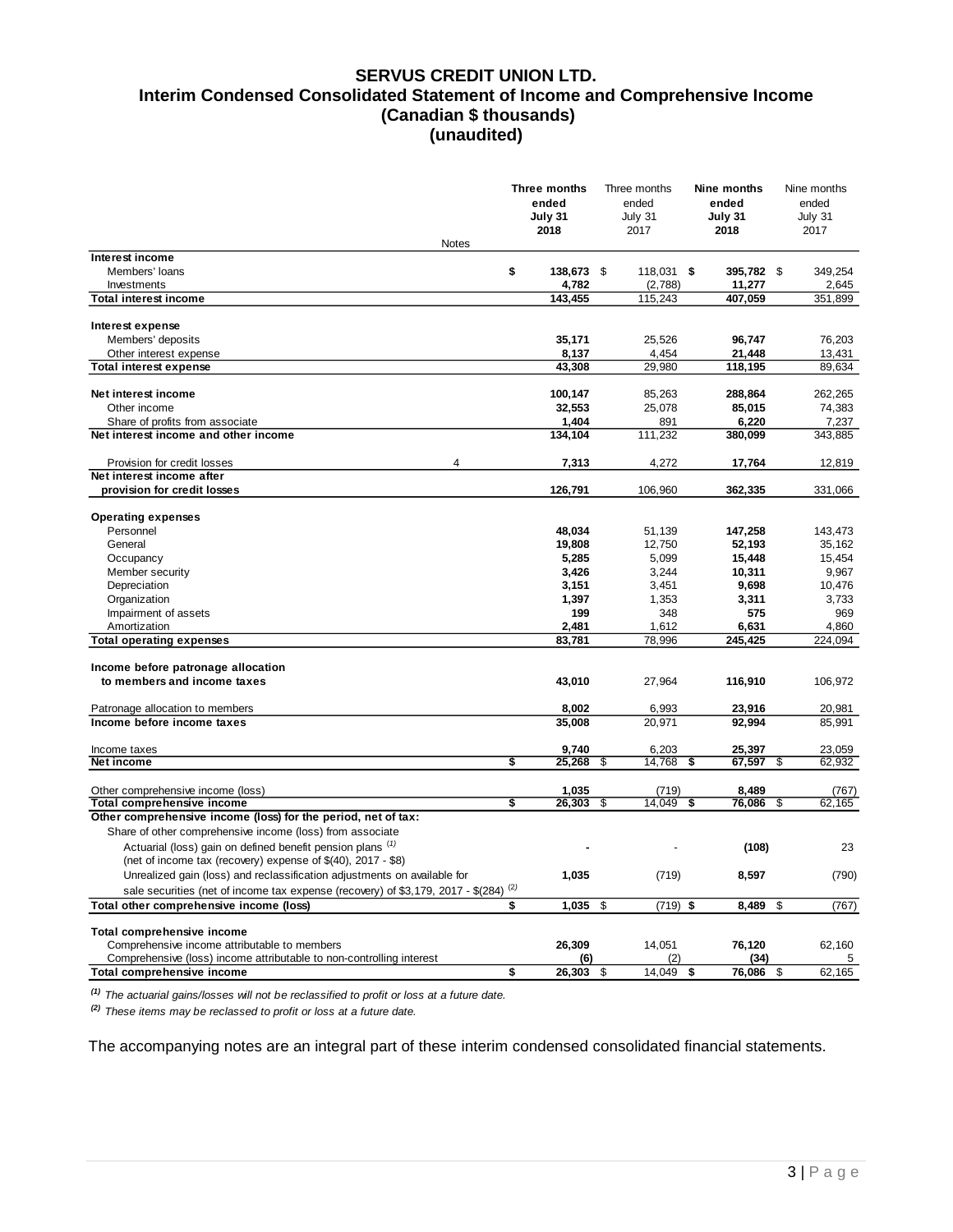# **SERVUS CREDIT UNION LTD. Interim Condensed Consolidated Statement of Changes in Equity (Canadian \$ thousands) (unaudited)**

|                                                    |     |            |      |               |    |            |      | Accumulated   |                               |     |           |
|----------------------------------------------------|-----|------------|------|---------------|----|------------|------|---------------|-------------------------------|-----|-----------|
|                                                    |     |            |      |               |    |            |      | Other         |                               |     |           |
|                                                    |     | Common     |      | Investment    |    | Retained   |      |               | Comprehensive Non-controlling |     | Total     |
|                                                    |     | Shares     |      | Shares        |    | Earnings   |      | Income        | Interest                      |     | Equity    |
| Balance at October 31, 2016                        | \$  | 523,247 \$ |      | 115,816 \$    |    | 697,883 \$ |      | 683           | \$<br>1,011                   | -\$ | 1,338,640 |
| Changes in equity                                  |     |            |      |               |    |            |      |               |                               |     |           |
| Issues of share capital                            |     | 25,680     |      |               |    |            |      |               |                               |     | 25,680    |
| Redemption of share capital                        |     | (26, 039)  |      | (2, 543)      |    |            |      |               |                               |     | (28, 582) |
| Net income                                         |     |            |      |               |    | 62,927     |      |               | 5                             |     | 62,932    |
| Share of other comprehensive loss from associate   |     |            |      |               |    |            |      | (767)         |                               |     | (767)     |
| Balance at July 31, 2017                           | \$. | 522,888    | \$   | 113,273       | \$ | 760,810 \$ |      | (84)          | \$<br>1,016                   | S   | 1,397,903 |
|                                                    |     |            |      |               |    |            |      | Accumulated   |                               |     |           |
|                                                    |     |            |      |               |    |            |      | Other         |                               |     |           |
|                                                    |     | Common     |      | Investment    |    | Retained   |      |               | Comprehensive Non-controlling |     | Total     |
|                                                    |     | Shares     |      | <b>Shares</b> |    | Earnings   |      | Income (loss) | Interest                      |     | Equity    |
| Balance at October 31, 2017                        |     | 541,472 \$ |      | 118,127 \$    |    | 763,636 \$ |      | $(144)$ \$    | $1,022$ \$                    |     | 1,424,113 |
| Changes in equity                                  |     |            |      |               |    |            |      |               |                               |     |           |
| Issues of share capital                            |     | 17,213     |      |               |    |            |      |               | ٠                             |     | 17,213    |
| Redemption of share capital                        |     | (27, 373)  |      | (3, 392)      |    |            |      |               | ٠                             |     | (30, 765) |
| Net income (loss)                                  |     |            |      |               |    | 67,631     |      |               | (34)                          |     | 67,597    |
| Fair value adjustment for investments              |     |            |      |               |    |            |      | (833)         |                               |     | (833)     |
| Share of other comprehensive income from associate |     |            |      |               |    |            |      | 9,322         |                               |     | 9,322     |
| Balance at July 31, 2018                           |     | 531,312    | - \$ | 114,735       | S  | 831,267    | - \$ | 8,345         | 988<br>\$                     |     | 1,486,647 |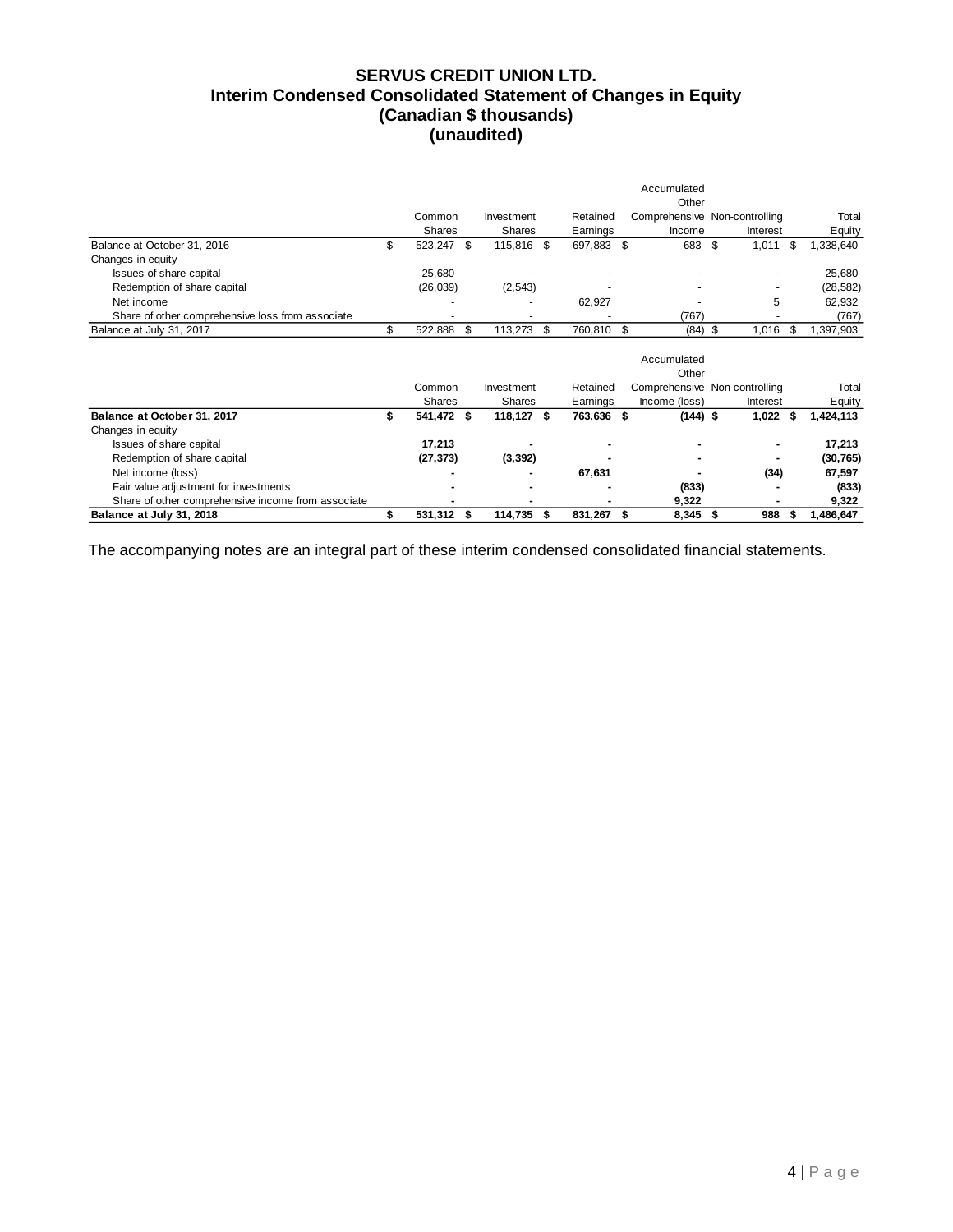# **SERVUS CREDIT UNION LTD. Interim Condensed Consolidated Statement of Cash Flows (Canadian \$ thousands) (unaudited)**

|                                                                            | Nine months<br>ended<br>July 31<br>2018 |                          | Nine months<br>ended<br>July 31<br>2017 |
|----------------------------------------------------------------------------|-----------------------------------------|--------------------------|-----------------------------------------|
| Cash flows from (used in) operating activities<br>Net income               | \$<br>67,597                            | \$                       | 62,932                                  |
| Adjustments for non-cash items and others                                  |                                         |                          |                                         |
| Net interest income                                                        | (288, 864)                              |                          | (262, 265)                              |
| Provision for credit losses                                                | 17,764                                  |                          | 12,819                                  |
| Share of profits from investment in associate                              | (6, 220)                                |                          | (7, 237)                                |
| Depreciation and amortization                                              | 16,329                                  |                          | 15,336                                  |
| Impairment of assets                                                       | 575                                     |                          | 969                                     |
| Gain from amalgamations                                                    | (4, 199)                                |                          |                                         |
| Gain on assets held for sale                                               | (223)                                   |                          | (1,771)                                 |
| (Gain) loss on property and equipment                                      | (196)                                   |                          | 307                                     |
| Loss on intangible assets                                                  | 33                                      |                          | 177                                     |
| Income taxes                                                               | 25,397                                  |                          | 23,059                                  |
| Adjustments for net changes in operating assets and liabilities            |                                         |                          |                                         |
| Change in members' loans                                                   | (478, 344)                              |                          | (282, 826)                              |
| Change in members' deposits                                                | 133,363                                 |                          | 133,253                                 |
| Change in assets held for sale                                             | (10, 767)                               |                          | (14, 359)                               |
| Net change in other assets, provisions, and trade                          |                                         |                          |                                         |
| payables and other liabilities                                             | 14,180                                  |                          | 29,355                                  |
| Income taxes received and (paid), net                                      | (16, 189)                               |                          | (22, 505)                               |
| Interest received                                                          | 402,467                                 |                          | 352,173                                 |
| Interest paid                                                              | (113, 572)                              |                          | (96, 721)                               |
| Net cash used in operating activities                                      | (240, 869)                              |                          | (57, 304)                               |
|                                                                            |                                         |                          |                                         |
| Cash flows from (used in) investing activities                             |                                         |                          |                                         |
| Additions to intangible assets                                             | (30, 883)                               |                          | (1,980)                                 |
| Additions to property and equipment, and                                   |                                         |                          |                                         |
| investment property<br>Proceeds on disposal of property and equipment, and | (4, 126)                                |                          | (3,748)                                 |
| investment property                                                        | 1,269                                   |                          | 39                                      |
| Proceeds on disposal of assets held for sale                               | 12,172                                  |                          | 18,864                                  |
| Purchase of Alberta Central shares                                         | (1,950)                                 |                          |                                         |
| Distributions from Alberta Central                                         | 10,456                                  |                          | 9,425                                   |
| Change in derivatives                                                      | 24,951                                  |                          | 1,663                                   |
| Investments                                                                | (210, 167)                              |                          | (82, 953)                               |
| Net cash used in investing activities                                      | (198,278)                               |                          | (58, 690)                               |
|                                                                            |                                         |                          |                                         |
| Cash flows from (used in) financing activities                             |                                         |                          |                                         |
| Term loans and lines of credit                                             | 150,000                                 |                          | (76,000)                                |
| Advances of secured borrowing                                              | 606,286                                 |                          | 441,821                                 |
| Repayment of secured borrowing                                             | (314, 099)                              |                          | (259, 159)                              |
| Shares issued                                                              | 17,213                                  |                          | 25,680                                  |
| Shares redeemed                                                            | (30, 765)                               |                          | (28, 582)                               |
| Net cash from financing activities                                         | 428,635                                 |                          | 103,760                                 |
|                                                                            |                                         |                          |                                         |
| Decrease in cash and cash equivalents                                      | (10, 512)                               |                          | (12, 234)                               |
| Cash and cash equivalents, beginning of period                             | 104,118                                 |                          | 102,002                                 |
| Cash and cash equivalents, end of period                                   | \$<br>93,606                            | $\overline{\mathcal{E}}$ | 89,768                                  |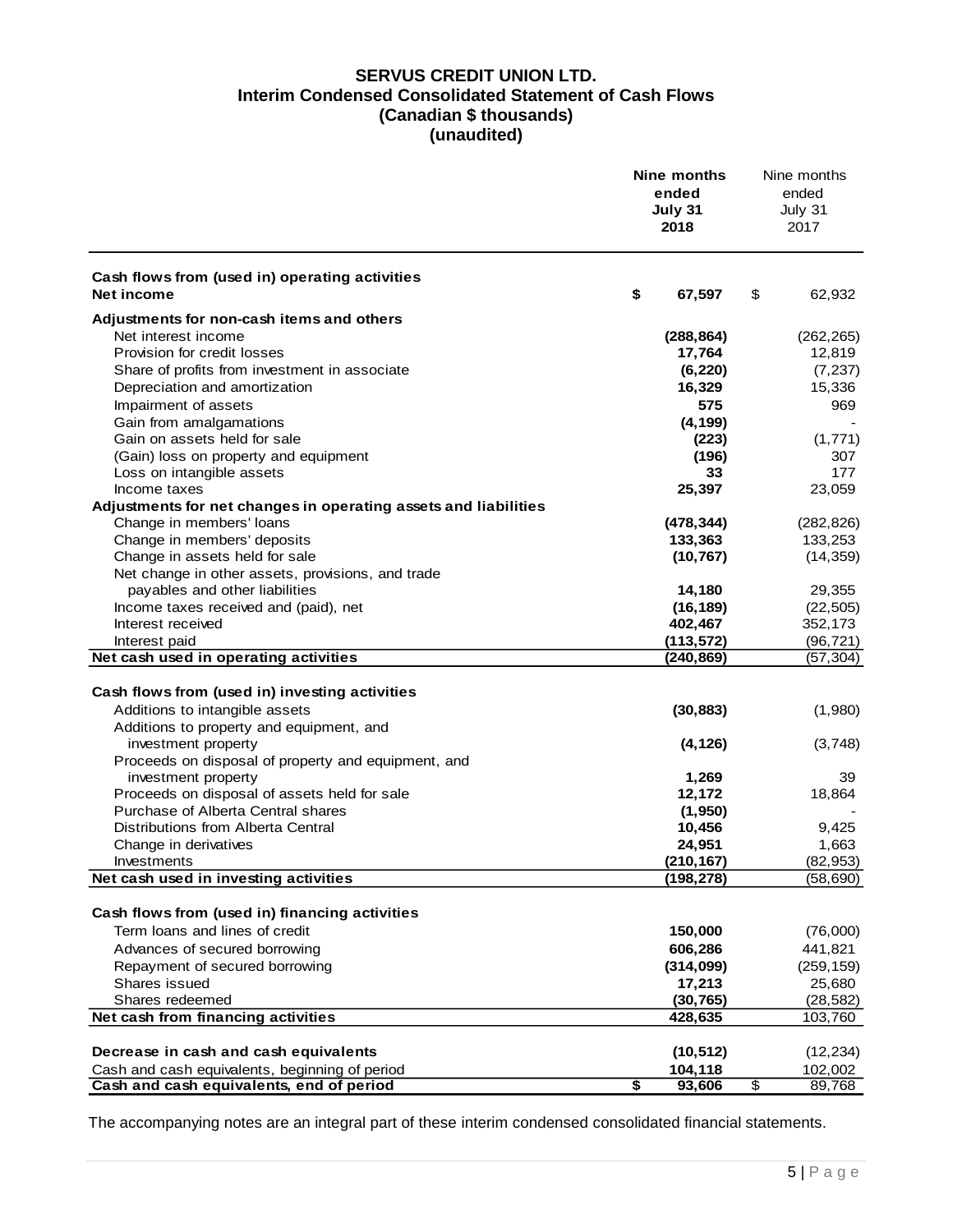#### <span id="page-6-0"></span>**1. BASIS OF PRESENTATION**

These interim condensed consolidated financial statements are prepared in accordance with International Accounting Standard (IAS) 34 Interim Financial Reporting as issued by the International Accounting Standards Board (IASB). The interim condensed consolidated financial statements do not include all of the information required for full annual financial statements and should be read in conjunction with Servus Credit Union Ltd. ("Servus" or the "Credit Union") 2017 audited annual consolidated financial statements.

These interim condensed consolidated financial statements were approved by the Audit and Finance Committee on September 27, 2018.

#### **Significant Accounting Estimates, Assumptions and Judgements**

The preparation of the interim condensed consolidated financial statements requires management to exercise estimates, assumptions and judgements that affect the application of accounting policies and the reported amounts of assets, liabilities, income, and expenses. These significant estimates, assumptions and judgements have been disclosed in note 2 of Servus' 2017 annual consolidated financial statements. The estimates, assumptions and judgements used in preparation of these interim condensed consolidated financial statements are consistent with the most recent 2017 annual financial statements.

#### <span id="page-6-1"></span>**2. ACCOUNTING POLICIES**

These interim condensed consolidated financial statements have been prepared following the same accounting policies and methods as those used in preparing Servus' 2017 annual consolidated financial statements.

#### <span id="page-6-2"></span>**3. MEMBERS' LOANS**

|                                  |    | <b>Gross Amount</b> | <b>Specific</b><br><b>Allowance</b> |    | <b>Collective</b><br><b>Allowance</b> |   | <b>Net Amount</b> | Impaired<br>Loans |
|----------------------------------|----|---------------------|-------------------------------------|----|---------------------------------------|---|-------------------|-------------------|
| As at July 31, 2018              |    |                     |                                     |    |                                       |   |                   |                   |
| Residential mortgages            | \$ | 8,135,594           | \$<br>426                           | \$ | 1,065                                 | S | 8,134,103 \$      | 1,462             |
| Commercial mortgages and loans   |    | 4,425,035           | 19.951                              |    | 5,012                                 |   | 4,400,072         | 26,435            |
| Consumer Ioans                   |    | 1,244,262           | 6,732                               |    | 13,997                                |   | 1,223,533         | 7,752             |
| Agricultural mortgages and loans |    | 383,977             | 269                                 |    | 139                                   |   | 383,569           | 1,243             |
|                                  |    | 14,188,868          | 27.378                              |    | 20.213                                |   | 14,141,277        | 36,892            |
| Accrued interest                 |    | 45,097              | 1,557                               |    | 710                                   |   | 42,830            |                   |
| <b>Total</b>                     | S  | 14,233,965          | \$<br>28,935                        | S  | 20,923                                | S | 14,184,107        | \$<br>36,892      |

|                                  | Gross Amount |            |   | Specific       | Collective  | Net Amount |            |   | Impaired |
|----------------------------------|--------------|------------|---|----------------|-------------|------------|------------|---|----------|
| As at October 31, 2017           |              |            |   |                |             |            |            |   |          |
| Residential mortgages            | S            | 7,959,489  | S | 56             | \$<br>1,009 | S          | 7.958.424  | S | 570      |
| Commercial mortgages and loans   |              | 4,337,661  |   | 21.479         | 1,808       |            | 4.314.374  |   | 30,634   |
| Consumer Ioans                   |              | 996,818    |   | 2,384          | 7,539       |            | 986.895    |   | 3,936    |
| Agricultural mortgages and loans |              | 377,098    |   | $\blacksquare$ | 100         |            | 376.998    |   | 500      |
|                                  |              | 13,671,066 |   | 23.919         | 10.456      |            | 13,636,691 |   | 35.640   |
| Accrued interest                 |              | 41.064     |   | 1,558          | 561         |            | 38.945     |   |          |
| Total                            |              | 13.712.130 | S | 25,477         | 11,017      |            | 13.675.636 | S | 35.640   |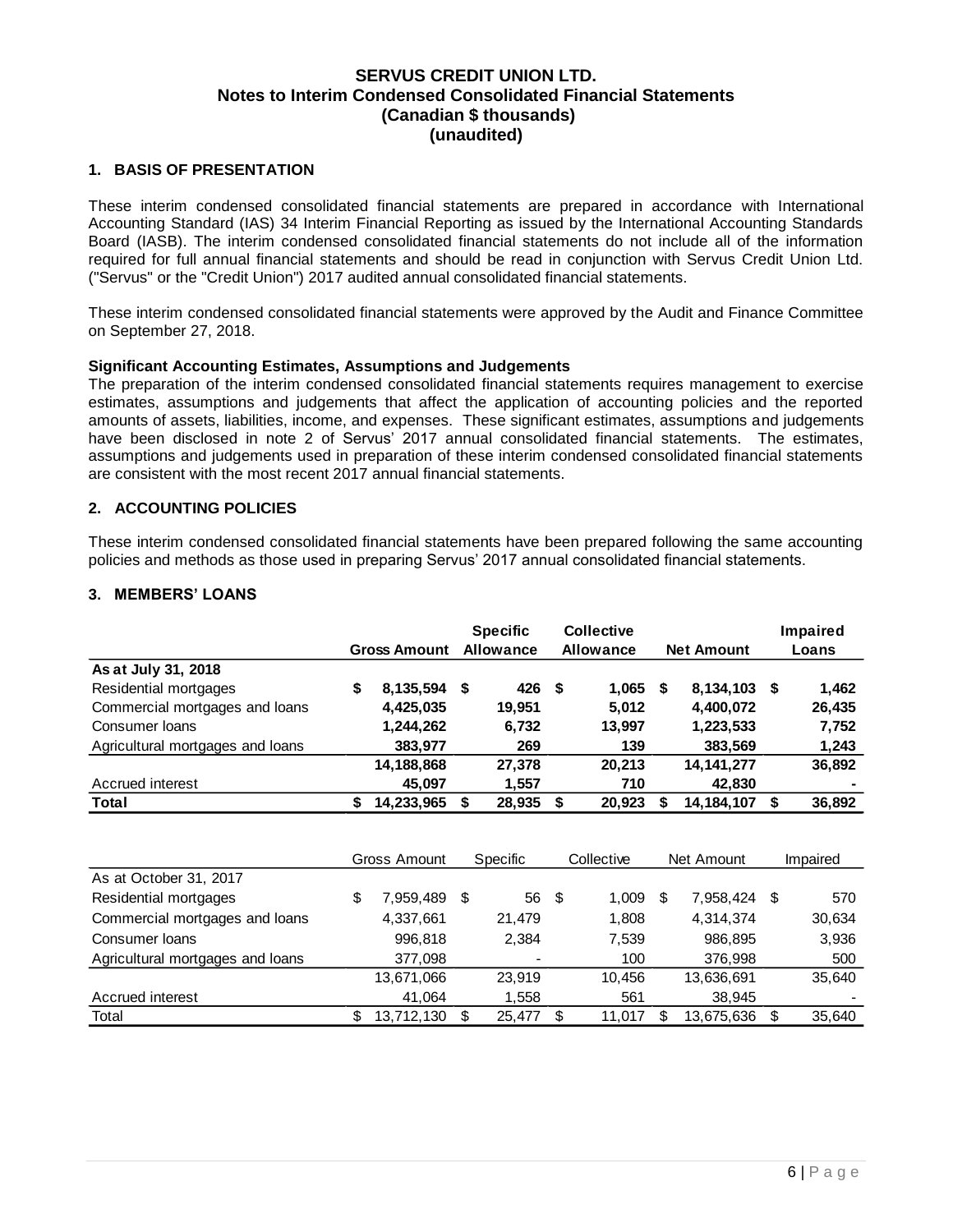## <span id="page-7-0"></span>**4. ALLOWANCE FOR CREDIT LOSSES**

| <b>Specific Allowance</b>   |             |    |                   |                 |      |                                |                 |           |
|-----------------------------|-------------|----|-------------------|-----------------|------|--------------------------------|-----------------|-----------|
|                             | Residential |    | <b>Commercial</b> | <b>Consumer</b> |      | <b>Agricultural</b>            | <b>Interest</b> | Total     |
| As at October 31, 2017      | 56          | \$ | 21,479            | \$<br>2,384     | - \$ | \$<br>$\overline{\phantom{a}}$ | 1,558<br>S      | 25,477    |
| Credit Card & Safeway CU    |             |    |                   |                 |      |                                |                 |           |
| opening Adjustment          |             |    | $\blacksquare$    | 2,416           |      | $\overline{\phantom{a}}$       | $\blacksquare$  | 2,416     |
| Recoveries of previous loan |             |    |                   |                 |      |                                |                 |           |
| write-offs                  | 10          |    | 164               | 1.790           |      |                                | $\blacksquare$  | 1,964     |
| Allowance charged to        |             |    |                   |                 |      |                                |                 |           |
| net income                  | 1.491       |    | 1.531             | 12.001          |      | 291                            | 1.059           | 16,373    |
|                             | 1,557       |    | 23,174            | 18,591          |      | 291                            | 2.617           | 46,230    |
| Loans written off           | (1, 131)    |    | (3,223)           | (11,859)        |      | (22)                           | (1,060)         | (17, 295) |
| As at July 31, 2018         | 426         | S  | 19,951            | $6,732$ \$      |      | 269                            | 1,557           | 28,935    |

|                             | Residential | Commercial | Consumer    |      | Agricultural             | Interest | Total    |
|-----------------------------|-------------|------------|-------------|------|--------------------------|----------|----------|
| As at October 31, 2016      | 421<br>\$   | 13.456     | \$<br>2,990 | - \$ | 71<br>- \$               | 1.470    | 18,408   |
| Recoveries of previous loan |             |            |             |      |                          |          |          |
| write-offs                  | 5           | 201        | 1.382       |      |                          | -        | 1,588    |
| Allowance charged to        |             |            |             |      |                          |          |          |
| net income                  | 1.091       | 13.827     | 7.627       |      | 296                      | 646      | 23,487   |
|                             | 1.517       | 27.484     | 11.999      |      | 367                      | 2.116    | 43.483   |
| Loans written off           | (1,461)     | (6,005)    | (9,615)     |      | (367)                    | (558)    | (18,006) |
| As at October 31, 2017      | 56          | 21.479     | 2.384       |      | $\overline{\phantom{0}}$ | 1,558    | 25,477   |

#### **Collective Allowance**

|                          | <b>Residential</b> | Commercial     | Consumer | Agricultural   | <b>Interest</b> | Total  |
|--------------------------|--------------------|----------------|----------|----------------|-----------------|--------|
| As at October 31, 2017   | 1.009              | 1.808          | 7.539    | 100            | 561             | 11,017 |
| Credit Card & Safeway CU |                    |                |          |                |                 |        |
| opening Adjustment       | $\blacksquare$     | $\blacksquare$ | 8.515    | $\blacksquare$ | $\blacksquare$  | 8,515  |
| Allowance charged to     |                    |                |          |                |                 |        |
| net income               | 56                 | 3.204          | (2,057)  | 39             | 149             | 1,391  |
| As at July 31, 2018      | 1.065              | 5.012          | 13,997   | 139            | 710             | 20.923 |

|                        | Residential | Commercial | Consumer | Agricultural | Interest | Total     |
|------------------------|-------------|------------|----------|--------------|----------|-----------|
| As at October 31, 2016 | 1,292       | 6.477      | 12.633   | 17           | 788      | 21,207    |
| Allowance charged to   |             |            |          |              |          |           |
| net income             | (283)       | (4.669)    | (5.094)  | 83           | (227     | (10, 190) |
| As at October 31, 2017 | 1.009       | .808       | 7.539    | 100          | 561      | 11.017    |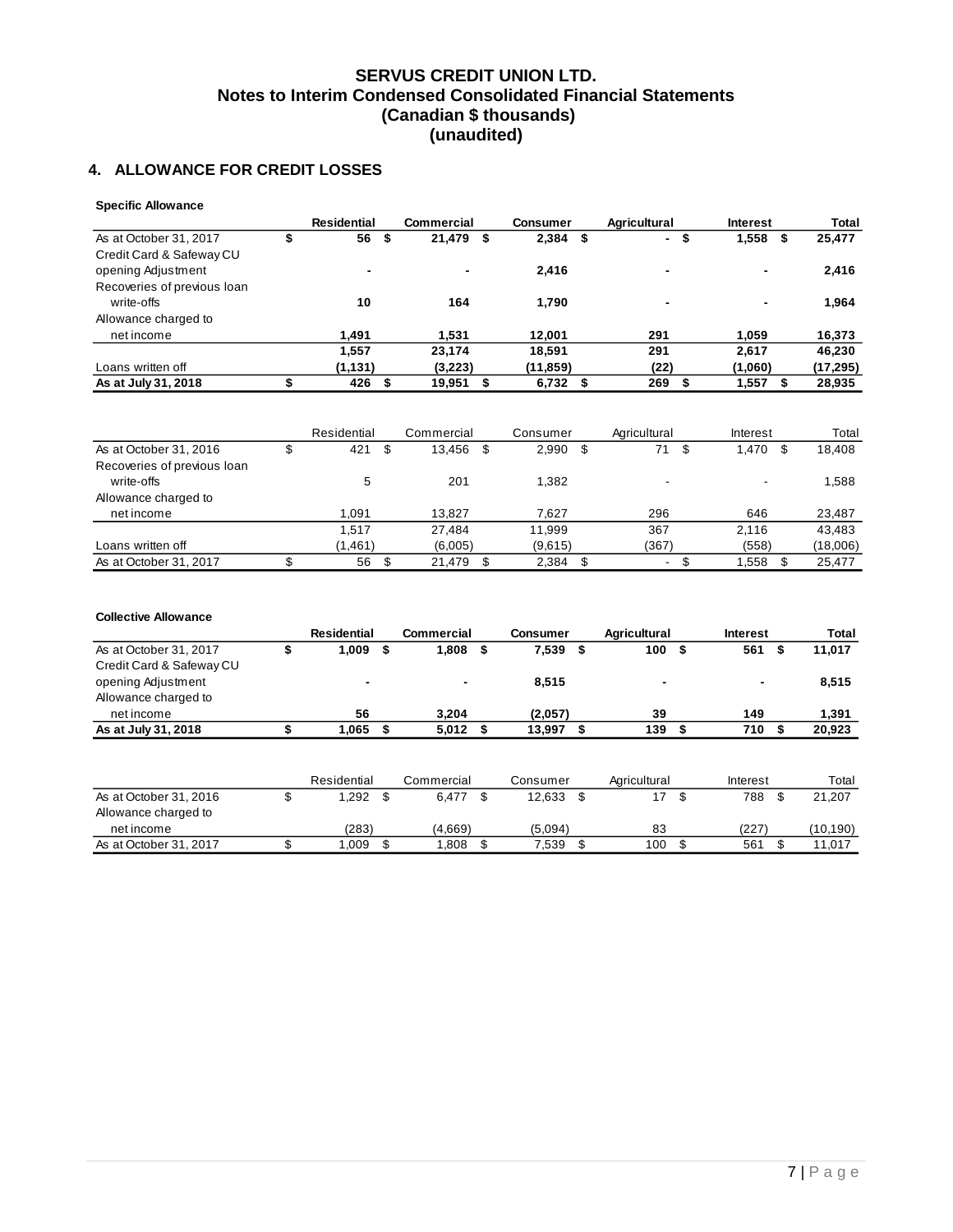### <span id="page-8-0"></span>**5. CREDIT QUALITY OF MEMBERS' LOANS**

The following analysis includes individual loans that are impaired, or potentially impaired, based on the age of repayments outstanding in determining the specific allowance. Risk categories are defined by the Corporation and allow management to monitor credit risk.

| As at July 31, 2018                         | Residential    |      | Commercial   | <b>Consumer</b> | Agricultural |            |  | Total      |
|---------------------------------------------|----------------|------|--------------|-----------------|--------------|------------|--|------------|
| <b>Risk Categories</b>                      |                |      |              |                 |              |            |  |            |
| 1 to 5 - Satisfactory risk                  | \$             | - \$ | 4,332,254 \$ |                 | - \$         | 379.749 \$ |  | 4,712,003  |
| 6 - Watch list                              | $\blacksquare$ |      | 27.617       | ٠               |              | 2.250      |  | 29.867     |
| 8 - Impaired risk - performing              |                |      | 31.662       |                 |              |            |  | 31,662     |
| 7 and 9 - Unacceptable/impaired risk - non- |                |      |              |                 |              |            |  |            |
| performing                                  |                |      | 7.068        | -               |              | 734        |  | 7,802      |
| Loans without risk rating                   | 8,134,132      |      | -            | 1.236.510       |              |            |  | 9.370.642  |
| Loans not impaired                          | 8,134,132      |      | 4.398.601    | 1.236.510       |              | 382.733    |  | 14,151,976 |
| Loans specifically impaired                 | 1.462          |      | 26.435       | 7,752           |              | 1.243      |  | 36,892     |
| <b>Sub Total</b>                            | 8.135.594      |      | 4.425.036    | 1.244.262       |              | 383.976    |  | 14,188,868 |
| <b>Accrued interest</b>                     | 13.221         |      | 15.420       | 12.950          |              | 3.506      |  | 45,097     |
| Total                                       | 8,148,815      |      | 4.440.456    | $1.257.212$ \$  |              | 387,482 \$ |  | 14.233.965 |

| As at October 31, 2017                                | Residential | Commercial |              |  | Consumer     | Agricultural  | Total |            |
|-------------------------------------------------------|-------------|------------|--------------|--|--------------|---------------|-------|------------|
| <b>Risk Categories</b>                                |             |            |              |  |              |               |       |            |
| 1 to 5 - Satisfactory risk                            | $\sim$      | S          | 4,282,832 \$ |  | $\sim$       | \$<br>374.984 | - \$  | 4,657,816  |
| 6 - Watch list                                        |             |            | 8.804        |  |              |               |       | 8.804      |
| 8 - Impaired risk - performing                        |             |            | 3,319        |  |              | 170           |       | 3,489      |
| 7 and 9 - Unacceptable/impaired risk - non-performing |             |            | 12,072       |  |              | 1.444         |       | 13,516     |
| Loans without risk rating                             | 7.958.919   |            |              |  | 992,882      |               |       | 8,951,801  |
| Loans not impaired                                    | 7,958,919   |            | 4.307.027    |  | 992,882      | 376.598       |       | 13,635,426 |
| Loans specifically impaired                           | 570         |            | 30.634       |  | 3.936        | 500           |       | 35,640     |
| Sub Total                                             | 7,959,489   |            | 4.337.661    |  | 996.818      | 377.098       |       | 13,671,066 |
| Accrued interest                                      | 12,530      |            | 14,238       |  | 10,195       | 4.101         |       | 41,064     |
| Total                                                 | 7.972.019   |            | 4.351.899    |  | 1.007.013 \$ | 381.199       |       | 13.712.130 |

- Risk Rating 6: This category includes accounts where there is not a risk for principal or interest at present, but the performance trend is negative and unless reversed could lead to losses for Servus. This is a transitional rating since the expectation is to be able to upgrade the account within the next 12-month period.
- Risk Rating 7: These members exhibit the characteristics in the Risk 6 category, but one or more of the following apply:
	- a. Interest is 60 or more days in arrears. (30 days for term loans subject to annual payments).
	- b. The collection of interest is in doubt, but there is no exposure for principal.
- Risk Rating 8: The deterioration in value of the security could make a loss in principal likely. However, the loan is still performing with payments being applied against principal and interest within the contractual terms.
- Risk Rating 9: This category uses the same criteria that are established for Risk 7, but there is deterioration in the value of the security that could make a loss in principal likely.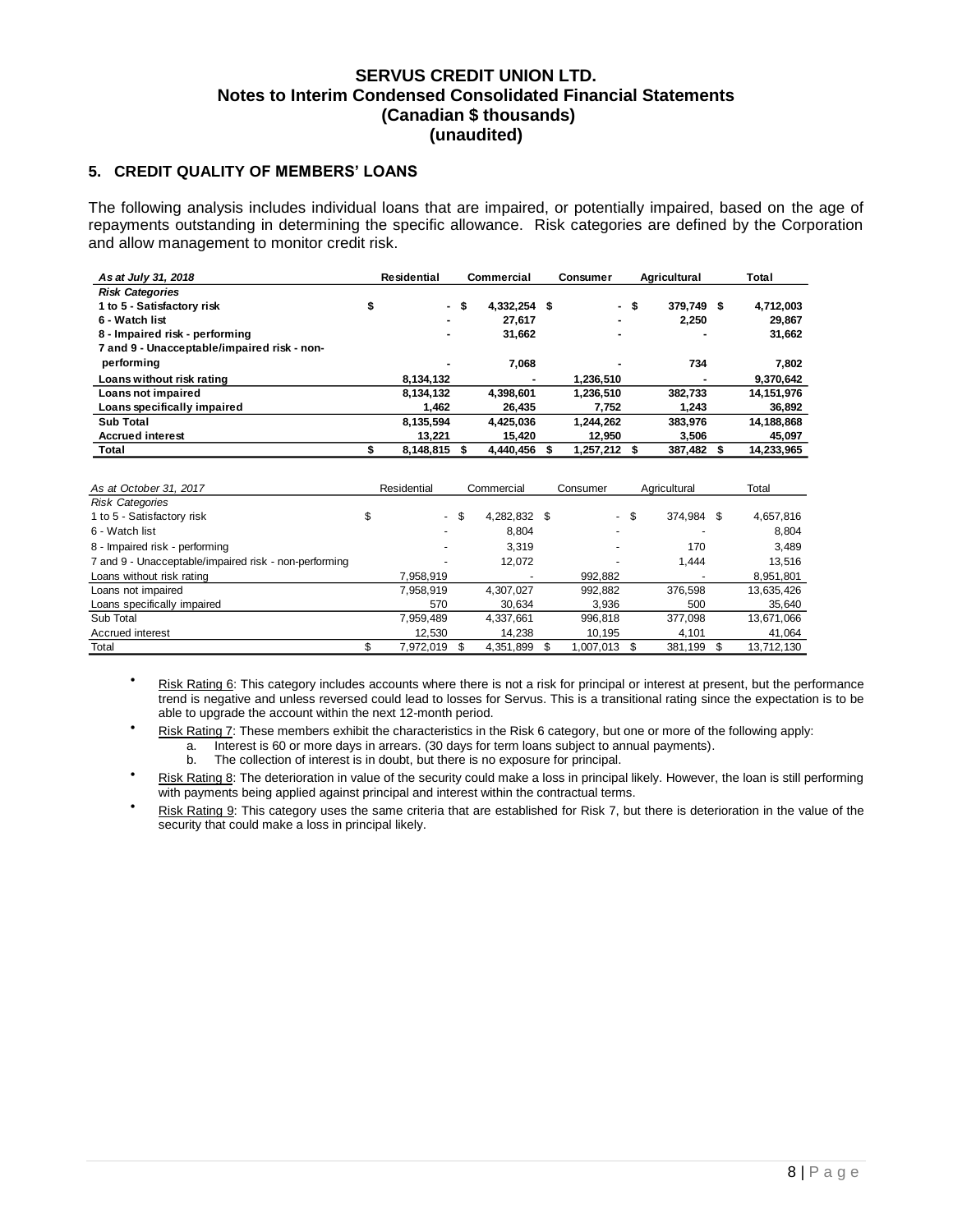#### **5. CREDIT QUALITY OF MEMBERS' LOANS (CONTINUED)**

*Loans past due, as at July 31, 2018*

|                        | Residential |  | Commercial | Consumer | Aaricultural | Total   |
|------------------------|-------------|--|------------|----------|--------------|---------|
| Past due up to 29 days | 122.764     |  | 17.432 \$  | 30.447   | $3,146$ \$   | 173.789 |
| Past due 30 - 59 days  | 46.867      |  | 75.165     | 13.124   | 4,043        | 139.199 |
| Past due 60 - 89 days  | 19.709      |  | 6.635      | 6.687    | 1.470        | 34.501  |
| Past due over 90 days  | 27.684      |  | 62.844     | 11.232   | 3.784        | 105.544 |
| Total                  | 217,024     |  | 162.076    | 61,490   | 12.443       | 453.033 |

*Loans past due, as at October 31, 2017*

|                        | Residential |  | Commercial | Consumer  | Agricultural | Total |         |
|------------------------|-------------|--|------------|-----------|--------------|-------|---------|
| Past due up to 29 days | 108.702 \$  |  | 12.024     | 15.432 \$ | 3,185        |       | 139.343 |
| Past due 30 - 59 days  | 42,700      |  | 17,986     | 7,127     | 423          |       | 68,236  |
| Past due 60 - 89 days  | 17.417      |  | 2.351      | 2.576     | 30           |       | 22.374  |
| Past due over 90 days  | 20.795      |  | 36.184     | 3.840     | 2.092        |       | 62.911  |
| Total                  | 189.614     |  | 68.545     | 28.975    | 5.730        |       | 292.864 |

#### *Loans Past Due but Not Impaired*

Members' loans are considered past due when payments have not been received by the contractual due date. The following table presents the carrying value of members' loans that are past due but not classified as impaired because they are either (i) less than 90 days past due unless there is information to the contrary that an impairment event has occurred or (ii) fully secured and collection efforts are reasonably expected to result in full repayment.

*Loans past due but not impaired, as at July 31, 2018*

|                        | Residential | Commercial | Consumer    | Agricultural | Total   |
|------------------------|-------------|------------|-------------|--------------|---------|
| Past due up to 29 days | 122.764 \$  | 15.165 \$  | $30.118$ \$ | $3.146$ \$   | 171.193 |
| Past due 30 - 59 days  | 46.867      | 73.822     | 13,028      | 4.043        | 137,760 |
| Past due 60 - 89 days  | 19.709      | 5.931      | 6.542       | 1.470        | 33.652  |
| Past due over 90 days  | 26.222      | 45.881     | 4.099       | 2.547        | 78.749  |
| Total                  | 215.562     | 140.799    | 53,787      | 11,206       | 421,354 |

*Loans past due but not impaired, as at October 31, 2017*

|                        | Residential |  | Commercial | Consumer | Agricultural | Total |         |
|------------------------|-------------|--|------------|----------|--------------|-------|---------|
| Past due up to 29 days | 108.702 \$  |  | 11.755     | 15,389   | 3.185        |       | 139.031 |
| Past due 30 - 59 days  | 42.700      |  | 17.836     | 6.823    | 423          |       | 67.782  |
| Past due 60 - 89 days  | 17.417      |  | 1.627      | 2,326    | 30           |       | 21.400  |
| Past due over 90 days  | 20.225      |  | 9.672      | 932      | 1.591        |       | 32.420  |
| Total                  | 189.044     |  | 40,890     | 25,470   | 5.229        |       | 260.633 |

The Credit Union has documented policies and procedures in place for the valuation of financial and nonfinancial collateral. For impaired loans, an assessment of the collateral is taken into consideration when estimating the net realizable amount of the loans.

The amount and types of collateral required depend on the Credit Union's assessment of members' credit quality and repayment capacity. Non-financial collateral taken by the Credit Union includes vehicles, residential real estate, real estate under development, business assets such as trade receivables, inventory, and property and equipment. The main types of financial collateral taken by the Credit Union include mortgage, cash, negotiable securities and investments. Guarantees are also taken to reduce credit exposure risk.

|                             |    |            | As at      |            |
|-----------------------------|----|------------|------------|------------|
|                             |    |            | October 31 |            |
|                             |    | 2018       |            | 2017       |
| Loans by security:          |    |            |            |            |
| Insured loans and mortgages | \$ | 2,773,766  | \$.        | 2,759,164  |
| Secured by mortgage         |    | 9,317,685  |            | 8,900,893  |
| Secured by other            |    | 1,064,498  |            | 1,238,908  |
| Unsecured                   |    | 1,078,016  |            | 813,165    |
| Total                       | S  | 14,233,965 |            | 13,712,130 |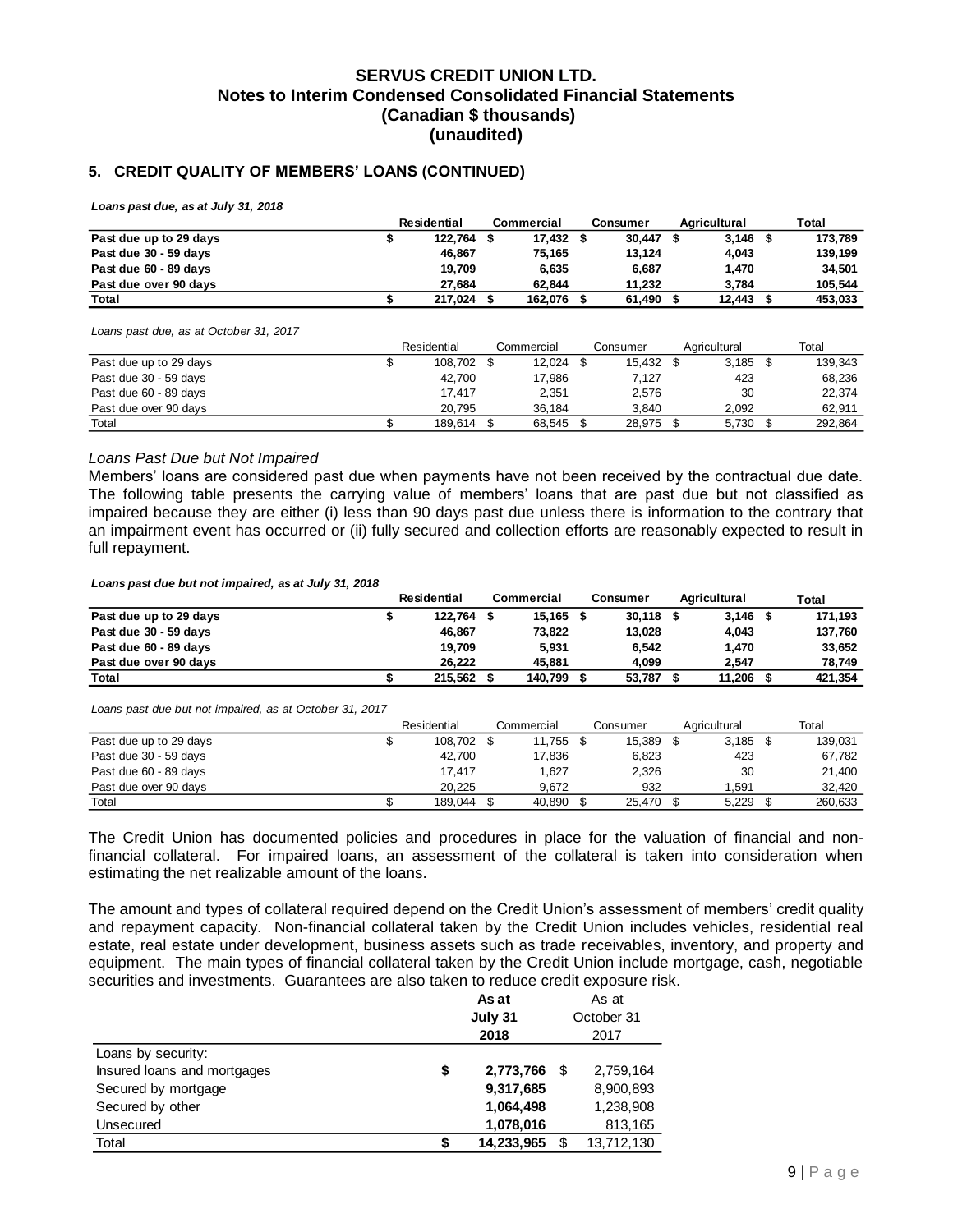## <span id="page-10-0"></span>**6. DERIVATIVE FINANCIAL ASSETS AND LIABILITIES**

| As at July 31, 2018                                                                                                                   |    | Equity-linked<br><b>Options</b> | <b>Embedded</b><br><b>Purchase Option</b> |  |      | <b>Interest Rate</b><br>Swaps | Total              |  |
|---------------------------------------------------------------------------------------------------------------------------------------|----|---------------------------------|-------------------------------------------|--|------|-------------------------------|--------------------|--|
| Derivative Financial Asset amounts not subject to<br>enforcable netting arangements                                                   |    | $10,252$ \$                     |                                           |  | - S  | - S                           | 10,252             |  |
| <b>Derivative Financial Liabilities</b><br>Gross amounts of financial assets before statement of                                      |    |                                 |                                           |  |      |                               |                    |  |
| financial position offsetting<br>Gross amounts of financial liabilities before statement of<br>financial position offsetting          | \$ | $\blacksquare$                  | - \$                                      |  | - \$ | $(5,555)$ \$<br>11,913        | (5, 555)<br>11,913 |  |
| Net amount of financial liabilities presented on the<br>statement of financial position<br>Amounts not subject to enforceable netting |    |                                 |                                           |  |      | 6,358                         | 6,358              |  |
| arrangements<br>Total                                                                                                                 |    | 10,156<br>10,156                | -5                                        |  |      | $6,358$ \$                    | 10,156<br>16,514   |  |

|                                                                                        |    | Equity-linked            |     | Embedded        | Interest Rate       |     |           |  |  |
|----------------------------------------------------------------------------------------|----|--------------------------|-----|-----------------|---------------------|-----|-----------|--|--|
| As at October 31, 2017                                                                 |    | Options                  |     | Purchase Option | Swaps               |     | Total     |  |  |
| <b>Derivative Financial Assets</b>                                                     |    |                          |     |                 |                     |     |           |  |  |
| Gross amounts of financial assets before statement of                                  |    |                          |     |                 |                     |     |           |  |  |
| financial position offsetting                                                          | \$ | $\overline{\phantom{0}}$ | -\$ |                 | \$<br>$8,575$ \$    |     | 8,575     |  |  |
| Gross amounts of financial liabilities before statement of                             |    |                          |     |                 |                     |     |           |  |  |
| financial position offsetting                                                          |    |                          |     |                 | (7, 918)            |     | (7, 918)  |  |  |
| Net amount of financial assets presented on the                                        |    |                          |     |                 |                     |     |           |  |  |
| statement of financial position                                                        |    |                          |     |                 | 657                 |     | 657       |  |  |
| Amounts not subject to enforceable netting                                             |    |                          |     |                 |                     |     |           |  |  |
| arrangements                                                                           |    | 7,958                    |     | 23,080          |                     |     | 31,038    |  |  |
| Total                                                                                  | \$ | 7,958                    | -\$ | 23,080 \$       | 657 \$              |     | 31,695    |  |  |
| Derivative Financial Liabilities                                                       |    |                          |     |                 |                     |     |           |  |  |
| Gross amounts of financial assets before statement of<br>financial position offsetting | \$ | $\overline{\phantom{0}}$ | -\$ |                 | \$<br>$(11,733)$ \$ |     | (11, 733) |  |  |
| Gross amounts of financial assets before statement of<br>financial position offsetting |    |                          |     |                 | 16,850              |     | 16,850    |  |  |
| Net amount of financial assets presented on the<br>statement of financial position     |    |                          |     |                 | 5,117               |     | 5,117     |  |  |
| Amounts not subject to enforceable netting                                             |    |                          |     |                 |                     |     |           |  |  |
| arrangements                                                                           |    | 7,889                    |     |                 |                     |     | 7,889     |  |  |
| Total                                                                                  | \$ | 7,889                    | -\$ |                 | \$<br>5,117         | -\$ | 13,006    |  |  |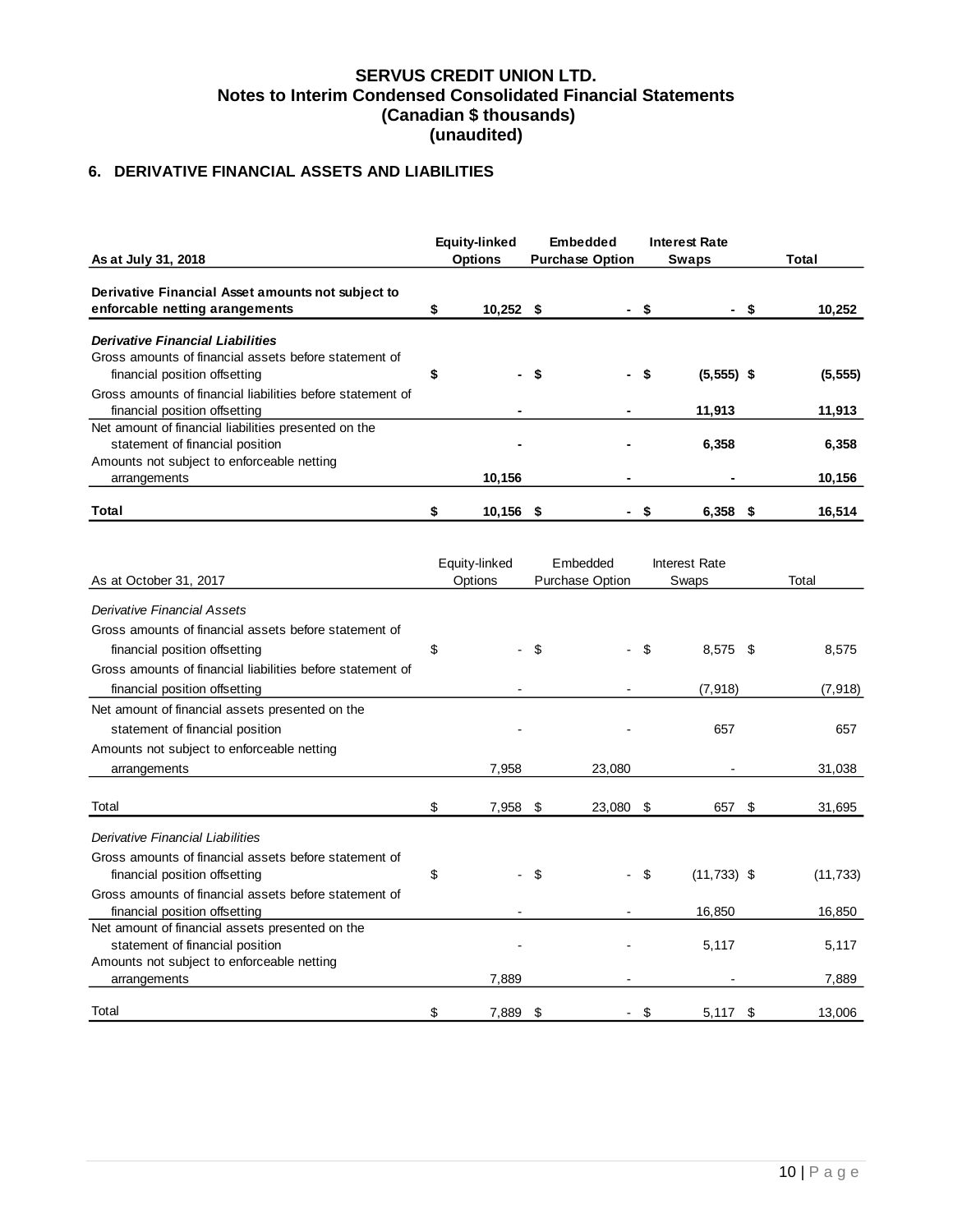#### **6. DERIVATIVE FINANCIAL ASSETS AND LIABILITIES (CONTINUED)**

The notional amounts of derivative financial instrument contracts maturing at various times are:

|                                                                             | 1 to $3$<br>months |                       | 3 to 12<br>months |   | 1 to 5<br>vears   |   | As at<br>July 31<br>2018 |   | As at<br>October 31<br>2017 |
|-----------------------------------------------------------------------------|--------------------|-----------------------|-------------------|---|-------------------|---|--------------------------|---|-----------------------------|
| Interest rate swaps<br>receive fixed, pay floating<br>Equity-linked options |                    | - S<br>$\blacksquare$ | 700.000<br>17.020 | S | 300,000<br>70.855 | S | 1,000,000<br>87.875      | S | 1.000.000<br>80,615         |
| Total                                                                       |                    | $\sim$                | 717.020           |   | 370.855           |   | 1,087,875                |   | 1,080,615                   |

#### **Equity-linked Options**

Equity-linked options are used to fix costs on term deposit products that pay a return to the deposit holder based on the change in equity market indexes. The embedded derivative in the term deposit product and the option derivative are marked to market through interest income investments and have similar principal values and maturity dates. The fair value of the equity-linked derivative contract is separately presented as part of derivative instrument assets.

#### **Interest Rate Swaps**

Interest rate swaps are agreements where two counterparties exchange a series of interest payments based on different interest rates applied to a notional amount.

Due to the increase in interest rates, the fair value of all interest rate swaps for the Credit Union are presented as a liability on the financial position.

#### <span id="page-11-0"></span>**7. FAIR VALUE OF FINANCIAL INSTRUMENTS**

The amounts set out in the table below represent the carrying amounts and fair values of the Credit Union's financial instruments using the valuations and assumptions described below. The amounts do not include the fair values of items that are not considered financial assets, such as property and equipment and investment in associate.

|                                                  |             | As at July 31, 2018   |            |     |                   |    |                                        |  |  |  |  |  |
|--------------------------------------------------|-------------|-----------------------|------------|-----|-------------------|----|----------------------------------------|--|--|--|--|--|
|                                                  | <b>Note</b> | <b>Carrying Value</b> |            |     | <b>Fair Value</b> |    | <b>Fair Value</b><br><b>Difference</b> |  |  |  |  |  |
| <b>Financial Instrument Assets</b>               |             |                       |            |     |                   |    |                                        |  |  |  |  |  |
| Cash and cash equivalents                        | a           | \$                    | 93,606     | -\$ | 93,606            |    |                                        |  |  |  |  |  |
| Interest bearing deposits with financial         |             |                       |            |     |                   |    |                                        |  |  |  |  |  |
| institutions                                     | с           |                       | 1,222,181  |     | 1,221,029         |    | (1, 152)                               |  |  |  |  |  |
| Assets at amortized cost                         | е           |                       | 2,284      |     | 2,284             |    |                                        |  |  |  |  |  |
| Assets at fair value through OCI                 |             |                       | 177,341    |     | 177,341           |    |                                        |  |  |  |  |  |
| Assets at fair value through profit or loss      | d           |                       | 10,252     |     | 10,252            |    |                                        |  |  |  |  |  |
| Members' loans                                   | b,c         |                       | 14,184,107 |     | 14,115,624        |    | (68, 483)                              |  |  |  |  |  |
| Other                                            | a           |                       | 12,230     |     | 12,230            |    |                                        |  |  |  |  |  |
|                                                  |             |                       | 15,702,001 |     | 15,632,366        |    | (69, 635)                              |  |  |  |  |  |
| <b>Financial Instrument Liabilities</b>          |             |                       |            |     |                   |    |                                        |  |  |  |  |  |
| Members' deposits                                | b,c         |                       | 12,759,296 |     | 12,749,117        |    | 10,179                                 |  |  |  |  |  |
| Liabilities at fair value through profit or loss | d           |                       | 16,401     |     | 16,401            |    |                                        |  |  |  |  |  |
| <b>Borrowings</b>                                | a           |                       | 250,000    |     | 250,000           |    |                                        |  |  |  |  |  |
| Secured borrowings                               | c           |                       | 1,385,475  |     | 1,359,113         |    | 26,362                                 |  |  |  |  |  |
| Trade payables and other liabilities             | a           |                       | 201,351    |     | 201,351           |    |                                        |  |  |  |  |  |
|                                                  |             | \$                    | 14,612,523 | \$  | 14,575,982        | \$ | 36,541                                 |  |  |  |  |  |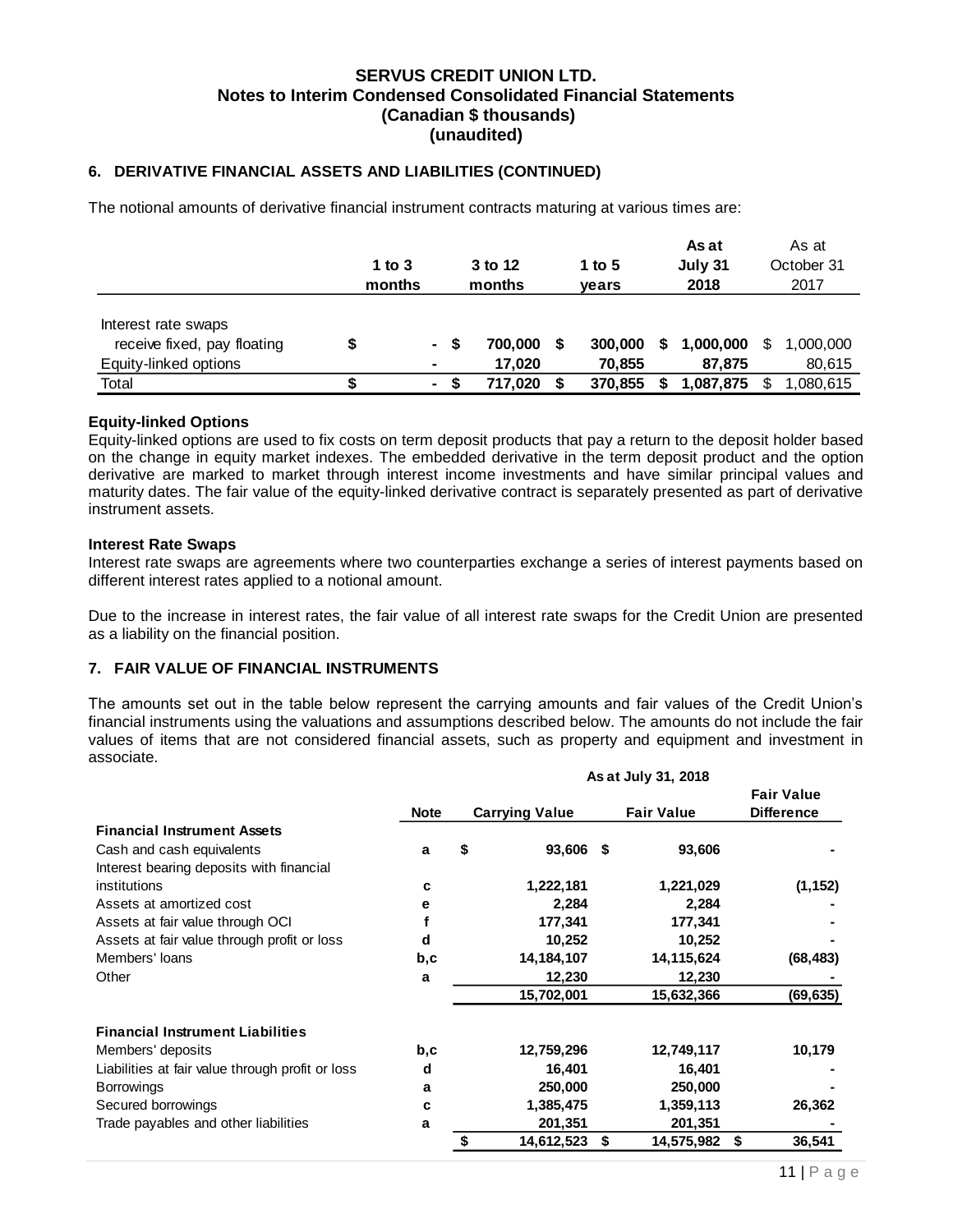#### **7. FAIR VALUE OF FINANCIAL INSTRUMENTS (CONTINUED)**

|                                                  |      | As at October 31, 2017 |                |    |            |                                 |  |  |  |  |  |
|--------------------------------------------------|------|------------------------|----------------|----|------------|---------------------------------|--|--|--|--|--|
|                                                  | Note |                        | Carrying Value |    | Fair Value | Fair Value<br><b>Difference</b> |  |  |  |  |  |
| <b>Financial Instrument Assets</b>               |      |                        |                |    |            |                                 |  |  |  |  |  |
| Cash and cash equivalents                        | a    | \$                     | 104,118 \$     |    | 104,118    |                                 |  |  |  |  |  |
| Interest bearing deposits with financial         |      |                        |                |    |            |                                 |  |  |  |  |  |
| institutions                                     | C    |                        | 1,180,660      |    | 1,180,634  | (26)                            |  |  |  |  |  |
| Assets at amortized cost                         | е    |                        | 794            |    | 794        |                                 |  |  |  |  |  |
| Assets at fair value through profit or loss      | d    |                        | 31,695         |    | 31,695     |                                 |  |  |  |  |  |
| Members' loans                                   | b,c  |                        | 13,675,636     |    | 13,606,998 | (68, 638)                       |  |  |  |  |  |
| Other                                            | a    |                        | 6,668          |    | 6,668      |                                 |  |  |  |  |  |
|                                                  |      |                        | 14,999,571     |    | 14,930,907 | (68, 664)                       |  |  |  |  |  |
| <b>Financial Instrument Liabilities</b>          |      |                        |                |    |            |                                 |  |  |  |  |  |
| Members' deposits                                | b,c  |                        | 12,560,063     |    | 12,555,294 | 4,769                           |  |  |  |  |  |
| Liabilities at fair value through profit or loss | d    |                        | 13,006         |    | 13,006     |                                 |  |  |  |  |  |
| <b>Borrowings</b>                                | a    |                        | 100,000        |    | 100,000    |                                 |  |  |  |  |  |
| Secured borrowings                               | C    |                        | 1,093,288      |    | 1,083,871  | 9,417                           |  |  |  |  |  |
| Trade payables and other liabilities             | a    |                        | 176,900        |    | 176,900    |                                 |  |  |  |  |  |
|                                                  |      | \$                     | 13,943,257     | \$ | 13,929,071 | 14,186                          |  |  |  |  |  |

(a) The fair values of cash, other financial assets, borrowings and other liabilities are assumed to approximate book values, due to their short-term nature.

(b) The estimated fair values of floating rate member loans and member deposits are assumed to equal their book values since the interest rates automatically reprice to market.

(c) The estimated fair values of interest-bearing deposits with financial institutions, fixed-rate member loans, fixed-rate member deposits and secured borrowings are determined by discounting the expected future cash flows of these loans and deposits based on yield curves of financial assets and liabilities with similar terms and credit risks.

(d) The fair values of derivative financial instruments and mortgage-backed securities bonds are calculated based on valuation techniques using inputs reflecting market conditions at a specific point in time and may not be reflective of future fair values.

(e) The fair values of assets at amortized cost are assumed to equal their book values since a fair value adjustment cannot be supported because there is no available market to purchase the assets.

(f) The fair value of mortgage backed security bonds is based on quoted market prices for identical bonds traded in an active market.